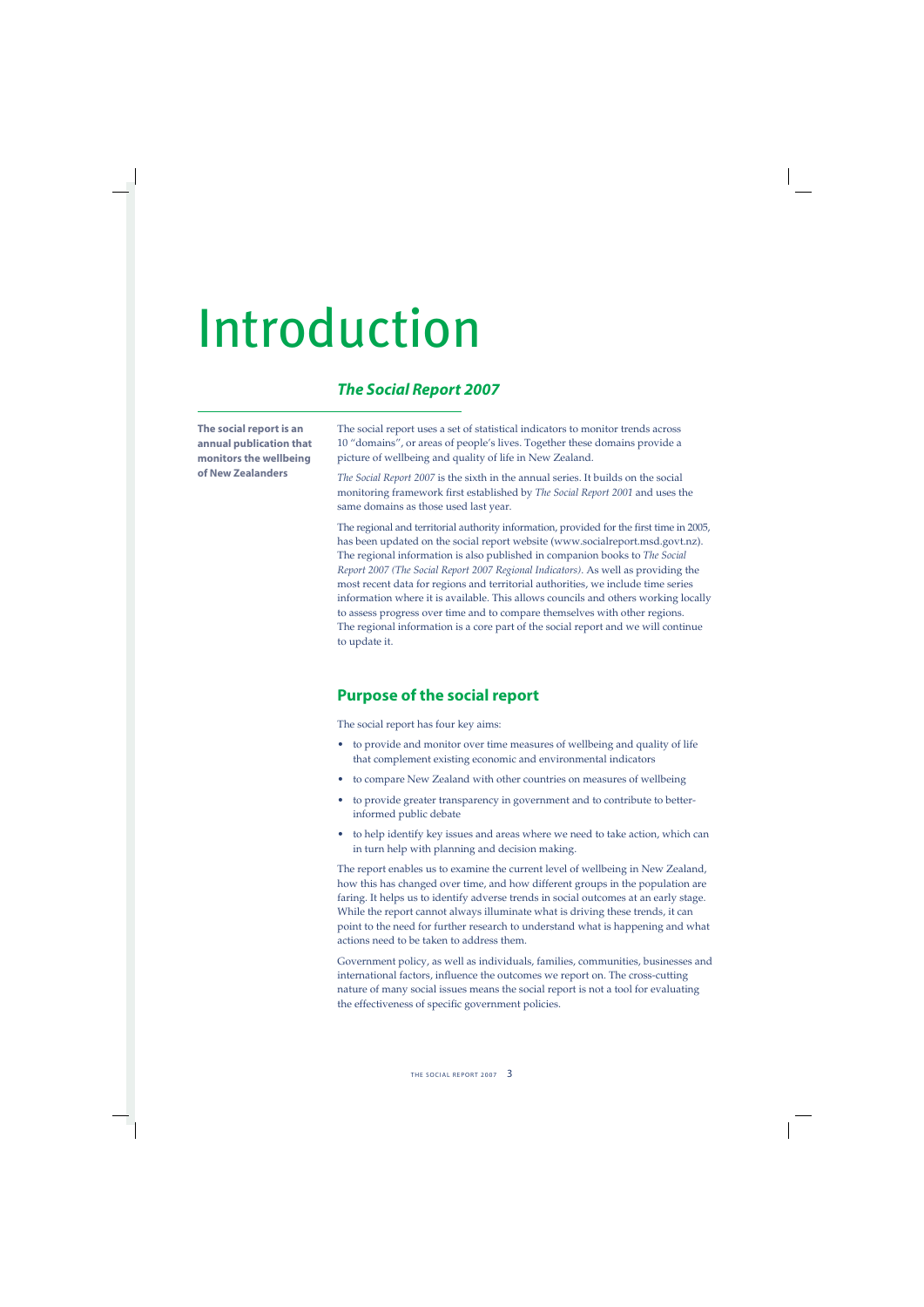## **Social wellbeing**

**Social wellbeing comprises those aspects of life we care about as a society**

To get a sense of the level of wellbeing in New Zealand and how it has changed over time, we first need to identify what is meant by the notion of wellbeing.

In the context of this report, "wellbeing" means those aspects of life that society collectively agrees are important for a person's happiness, quality of life and welfare.

Many of the constituent components of wellbeing will be common to all New Zealanders. For example, Professor Mason Durie, Assistant Vice-Chancellor (Mäori) and Professor of Mäori Research and Development, Massey University, has noted that important outcomes for Mäori are likely to include outcomes relevant to the rest of society such as good health and a high standard of living.<sup>1</sup> However, the needs and aspirations of different people and communities will also vary in important ways. For example, for people who get comfort and strength from their religion, an important outcome could be spiritual wellbeing, and this might mean having access to a place of worship. The social report focuses on those aspects of wellbeing most people hold in common.

The New Zealand Royal Commission on Social Policy (1988) is a useful source of research on what New Zealanders agree constitutes wellbeing and a decent quality of life. The Commission concluded that:

*[New Zealanders] have said that they need a sound base of material support including housing, health, education and worthwhile work. A good society is one which allows people to be heard, to have a say in their future, and choices in life ... [they] value an atmosphere of community responsibility and an environment of security. For them, social wellbeing includes that sense of belonging that affi rms their dignity and identity and allows them to function in their everyday roles.*<sup>2</sup>

*The Social Report 2007* identifies 10 discrete components of wellbeing. We refer to these components as "desired social outcomes", and they are listed in Table IN1 on pages 8 and 9. Nine of these domains were used in the prototype *The Social Report 2001*. We made a number of changes to these domains in subsequent reports as a result of stakeholder consultation on the content of the report in 2002. The most significant amendment was the addition of a new leisure and recreation domain in the 2004 report. We have not made any changes to the outcomes framework this year.

The outcome domains are interconnected. Doing well or poorly in one domain is often likely to impact on performance in another outcome domain. For example, participation in leisure and recreation is a good thing in itself, but it may also lead to improved physical and mental health, and better social networks.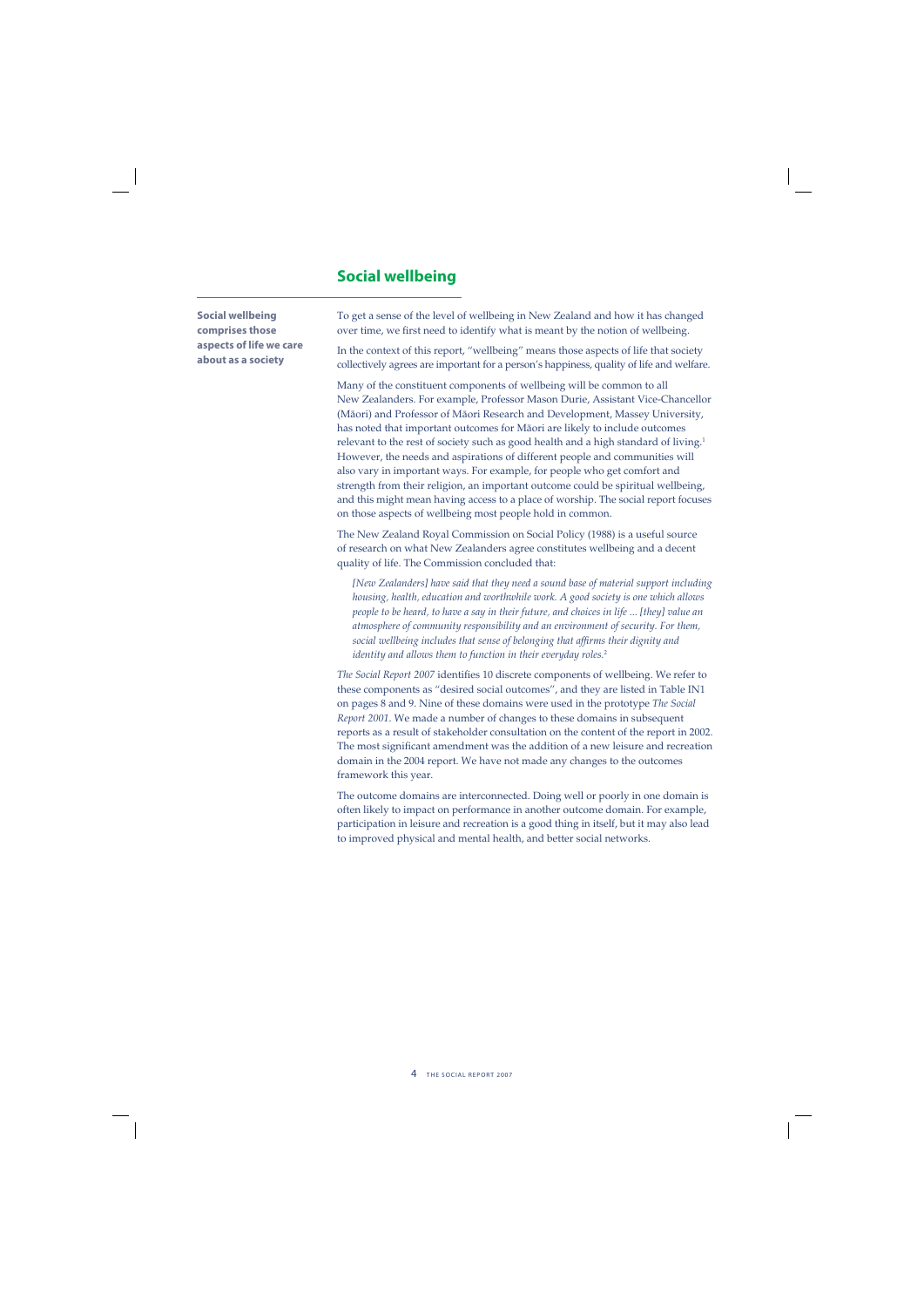## **Social indicators**

**Progress towards the desired outcomes within each domain is measured using a set of social indicators**

Social indicators are signposts that help measure progress towards a desired outcome. Indicators are chosen because they measure the outcome of interest directly (for example, the unemployment rate in the Paid Work domain) or because they are known to be a good predictor of, or are associated with, that outcome (for example, cigarette smoking in the Health domain).

The use of social indicators means we can measure trends over time by compressing the sizeable body of statistical information in an outcome domain to a few high-level measures. For example, we use four indicators to represent the desired outcomes in the Knowledge and Skills domain. Though the indicators do not describe the state of knowledge and skill acquisition in New Zealand in detail, they provide important summary information on outcomes in that domain (for example, educational attainment of the adult population) or they act as key predictors of future outcomes (for example, participation in early childhood education).

One of the key features of a social indicator is that any change can be interpreted as progress towards, or a movement away from, the desired outcome. This distinguishes social indicators from some social statistics that cannot be interpreted in this way. For example, while a change in the average age at which New Zealand women give birth to their first child is an important social statistic, it cannot be said to be necessarily "good" or "bad" for social wellbeing.

Indicators have been selected against the following criteria, first established in *The Social Report 2001*:

- *relevant to the social outcome of interest* the indicator should be the most *•* accurate statistic for measuring both the level and extent of change in the social outcome of interest, and it should adequately reflect what it is intended to measure
- *based on broad support* ideally there should be wide support for the indicators chosen so they will not be changed regularly
- *grounded in research* there should be sound evidence on key influences and factors affecting outcomes
- *able to be disaggregated* it should be possible to break the data down by *•* age, sex, socio-economic status, ethnicity, region and, where possible, to the individual (or smallest group possible), so we can compare outcomes for different groups
- *consistent over time* the usefulness of indicators is related directly to the ability to track trends over time, so indicators should be consistent over time
- *statistically sound* the measurement of indicators needs to be *•* methodologically rigorous
- *timely* data needs to be collected and reported regularly and frequently *•* to ensure indicators are providing up-to-date information
- *enable international comparisons* as well as reflecting the social goals of New Zealanders, indicators need to be consistent with those used in international programmes so we can make comparisons.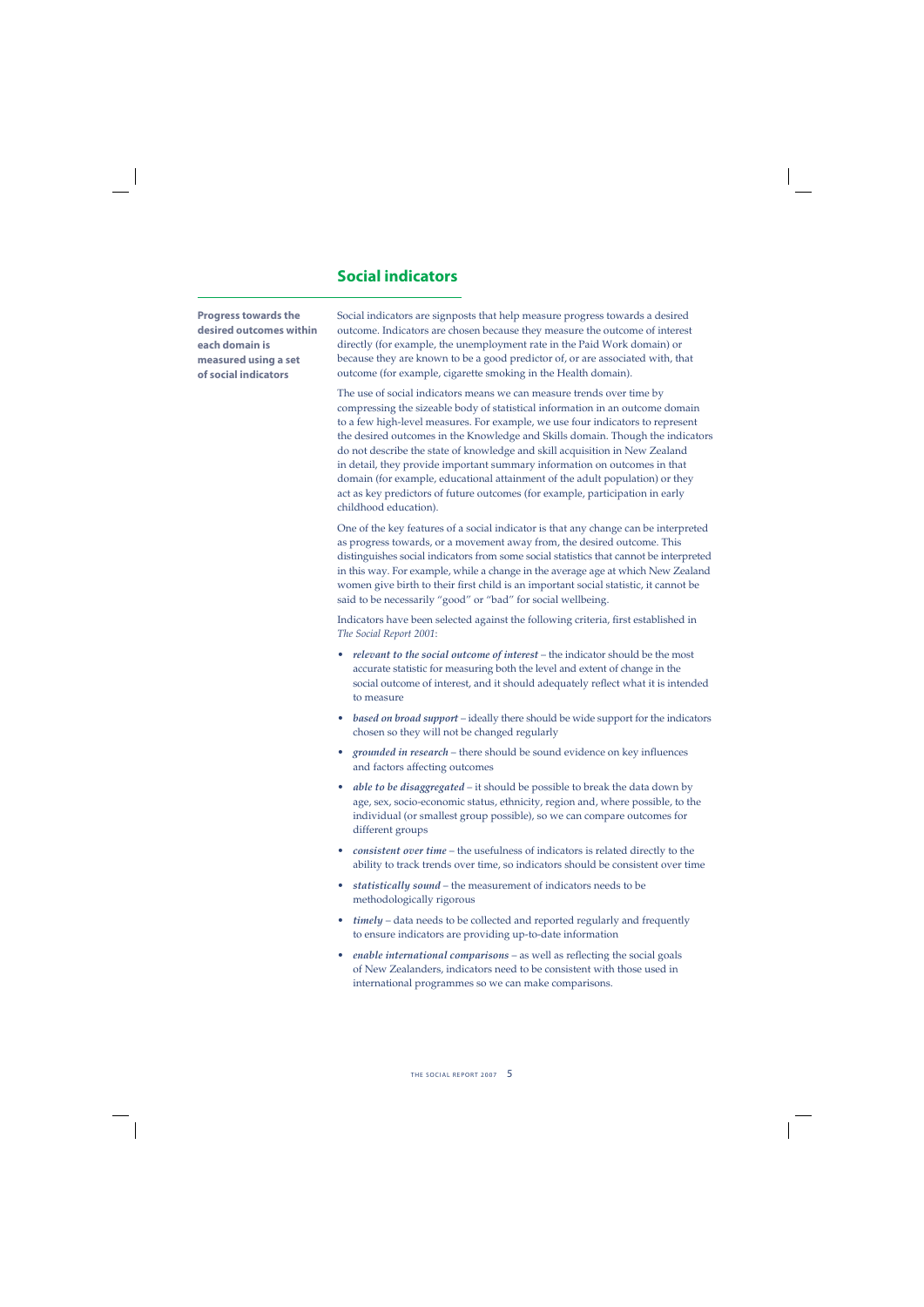As some indicators perform well against some criteria and poorly against others, trade-offs are necessary. For example, we base most of the Economic Standard of Living indicators on Household Economic Survey data, rather than on data from the New Zealand Income Survey attached to the Household Labour Force Survey. We do this because it provides a more accurate measure of annual income and hence is a more relevant indicator to the outcome of interest. The trade-off is we are only able to update these indicators every three years, rather than every year, and the sample size is smaller.

In some outcome domains, such as Health, there is an abundance of good data from which to draw appropriate indicators. In other outcome domains, in particular Physical Environment and Cultural Identity, there is less good-quality, relevant data available, resulting in fewer indicators in these domains.

We use the most recently published data available. This has the advantage of accuracy, as the numbers have been verified, but it means some of the data is two or three years old. Outcomes may have changed in the intervening time due to the impact of policy changes or for other reasons. We provide references to the original sources of all information used.

## **Disaggregation of social report indicators**

## **Data limitations restrict the extent of disaggregation**

Ideally, it would be possible to break down each indicator by sub-populations of interest, such as age, sex, ethnicity, socio-economic status, disability status and regional and local authority. Most indicators can be broken down by age, sex and ethnicity.3 For the majority of indicators, disaggregation by socio-economic status or disability status is not possible because the indicators rely on data sources that do not collect this type of information, or the sample sizes are too small to allow this type of breakdown.

For some indicators (for example, unemployment and employment) detailed disaggregations are possible. However, the social report's two-page format means we cannot include more information than we currently provide.

There is an increasing demand for information on social wellbeing at a regional and local authority level. This largely results from the introduction of the Local Government Act 2002, which requires regional and local authorities to monitor community outcomes. In response to this demand, since 2005, we have disaggregated those social report indicators for which there is subnational data to regional and territorial authority boundaries. This information is intended to help local authorities identify areas of comparative strength and weakness within their communities, as well as to assist central government agencies in their work at a local level.

This year, we have updated those indicators where more recent data is available, we have added a new indicator at the regional level of recorded offences and we have provided data on self-harm hospitalisations to supplement the regional suicide data. Time series information is provided where historical data is available. The regional and territorial authority indicators are in the regional section of the social report website (www.socialreport.msd.govt.nz). Information for the 16 regions only is published in companion books to the social report.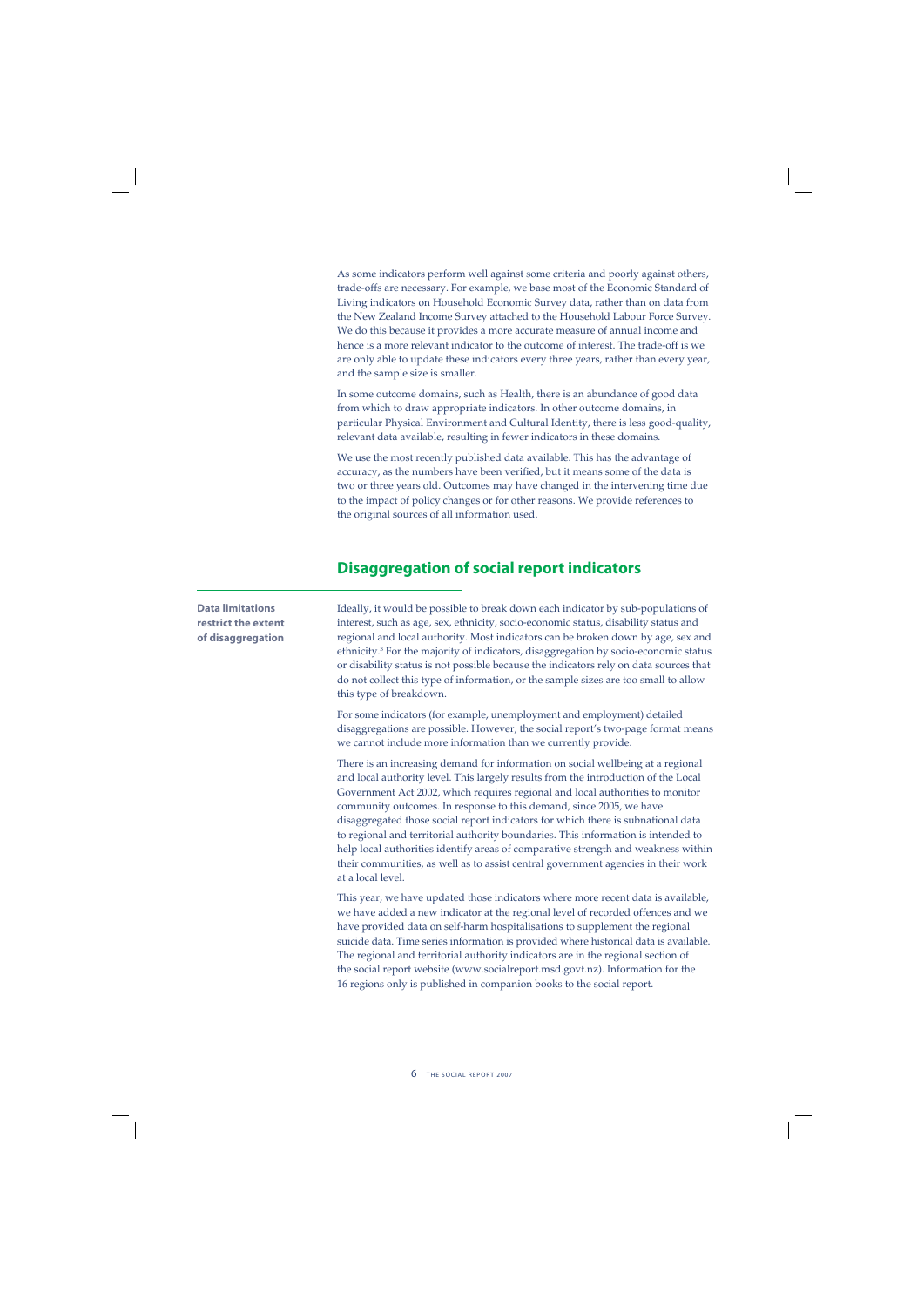## **Domains and indicators for** *The Social Report 2007*

**There are 40 indicators in this year's report**

There have been no changes to the outcome domains in this year's report, but there have been changes to some indicators. The indicator of school leavers with higher qualifications now reports on the proportion of secondary school leavers who left school with a qualification at National Certificate of Educational Achievement (NCEA) Level 2 or above. The population with low incomes indicator has been altered to bring it into line with international best practice. The intentional injury child mortality indicator has been replaced with an indicator of assault mortality which covers the whole population. The perceptions of safety indicator has been replaced with an indicator of fear of crime. The adult literacy skills in English indicator and the population with low living standards indicator have been removed from the report. Minor changes have also been made to five further indicators. A full summary of the changes is provided in Appendix 1.

Twenty-seven of the 40 indicators in the report have been updated this year. Those that have not been updated are either based on surveys that are not repeated annually or new data was not available in time for it to be included in this report.

The indicators for *The Social Report 2007* are set out on the following pages, with the updated indicators highlighted in bold. Technical details about indicator construction are in Appendix 2.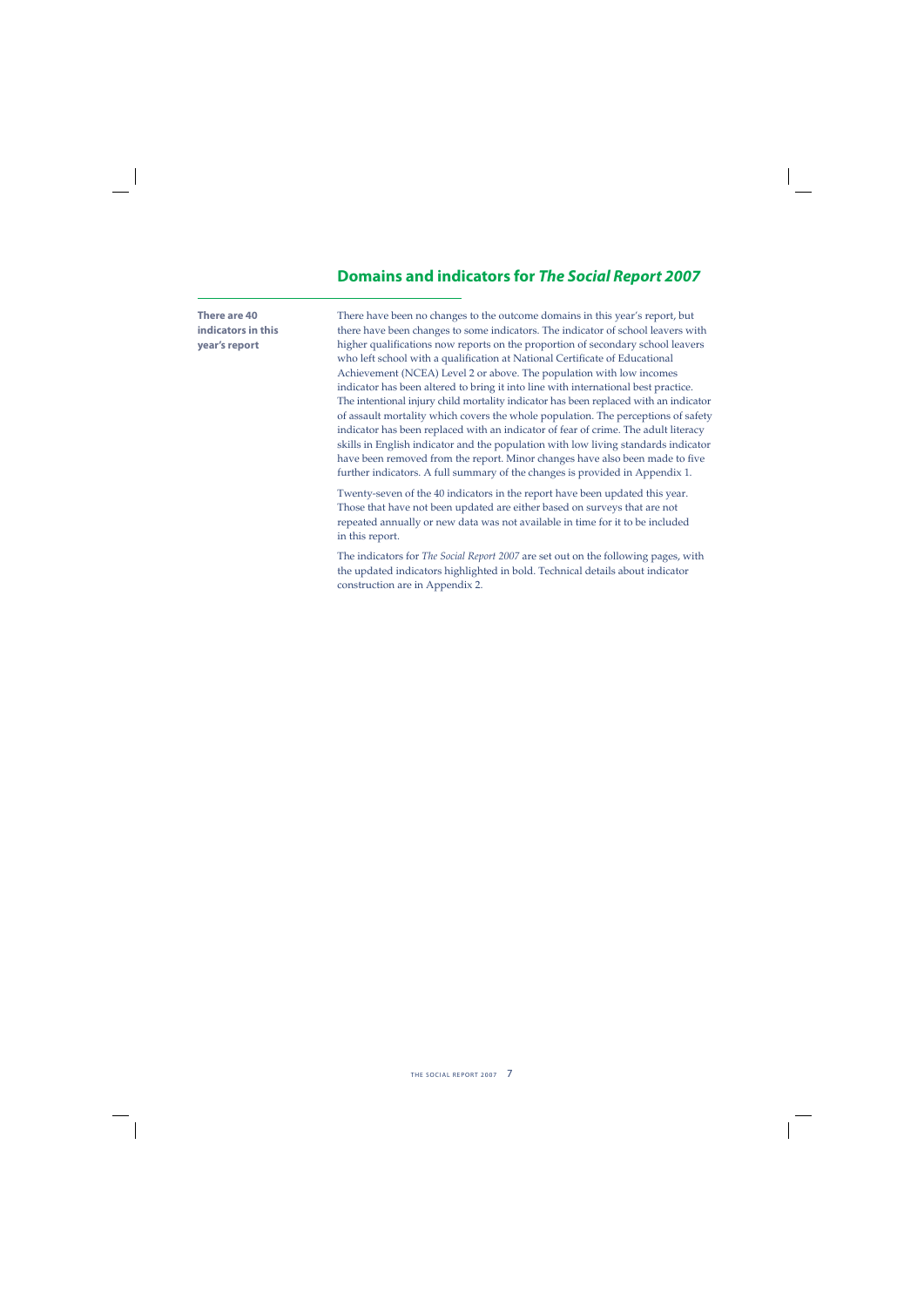Table IN1 *The Social Report 2007* **outcome domains and indicators** (updated indicators in bold)

| <b>Health</b>                                                                                                                                                                                                                                                                                                                                                 |                                                                                                                                                                                                                    |
|---------------------------------------------------------------------------------------------------------------------------------------------------------------------------------------------------------------------------------------------------------------------------------------------------------------------------------------------------------------|--------------------------------------------------------------------------------------------------------------------------------------------------------------------------------------------------------------------|
| <b>DESIRED OUTCOME STATEMENT</b>                                                                                                                                                                                                                                                                                                                              | <b>INDICATORS</b>                                                                                                                                                                                                  |
| Everybody has the opportunity to enjoy a long<br>and healthy life. Avoidable deaths, disease, and<br>injuries are prevented. Everybody has the ability<br>to function, participate and live independently<br>or appropriately supported in society.                                                                                                           | Health expectancy<br>Life expectancy<br><b>Suicide</b><br><b>Cigarette smoking</b><br><b>Obesity</b>                                                                                                               |
| <b>Knowledge and Skills</b>                                                                                                                                                                                                                                                                                                                                   |                                                                                                                                                                                                                    |
| <b>DESIRED OUTCOME STATEMENT</b>                                                                                                                                                                                                                                                                                                                              | <b>INDICATORS</b>                                                                                                                                                                                                  |
| Everybody has the knowledge and skills needed<br>to participate fully in society. Lifelong learning<br>and education are valued and supported.                                                                                                                                                                                                                | <b>Participation in early childhood</b><br>education<br><b>School leavers with higher qualifications</b><br><b>Participation in tertiary education</b><br><b>Educational attainment of the adult</b><br>population |
| <b>Paid Work</b>                                                                                                                                                                                                                                                                                                                                              |                                                                                                                                                                                                                    |
| <b>DESIRED OUTCOME STATEMENT</b>                                                                                                                                                                                                                                                                                                                              | <b>INDICATORS</b>                                                                                                                                                                                                  |
| Everybody has access to meaningful, rewarding<br>and safe employment. An appropriate balance<br>is maintained between paid work and other<br>aspects of life.                                                                                                                                                                                                 | <b>Unemployment</b><br><b>Employment</b><br><b>Median hourly earnings</b><br><b>Workplace injury claims</b><br><b>Satisfaction with work-life balance</b>                                                          |
| <b>Economic Standard of Living</b>                                                                                                                                                                                                                                                                                                                            |                                                                                                                                                                                                                    |
| <b>DESIRED OUTCOME STATEMENT</b>                                                                                                                                                                                                                                                                                                                              | <b>INDICATORS</b>                                                                                                                                                                                                  |
| New Zealand is a prosperous society, reflecting<br>the value of both paid and unpaid work. Everybody<br>has access to an adequate income and decent,<br>affordable housing that meets their needs. With an<br>adequate standard of living, people are well-placed<br>to participate fully in society and to exercise choice<br>about how to live their lives. | <b>Market income per person</b><br>Income inequality<br>Population with low incomes<br>Housing affordability<br><b>Household crowding</b>                                                                          |
| <b>Civil and Political Rights</b>                                                                                                                                                                                                                                                                                                                             |                                                                                                                                                                                                                    |
| <b>DESIRED OUTCOME STATEMENT</b>                                                                                                                                                                                                                                                                                                                              | <b>INDICATORS</b>                                                                                                                                                                                                  |
| Everybody enjoys civil and political rights.<br>Mechanisms to regulate and arbitrate people's<br>rights in respect of each other are trustworthy.                                                                                                                                                                                                             | Voter turnout<br>Representation of women in government<br>Perceived discrimination                                                                                                                                 |

**Perceived corruption**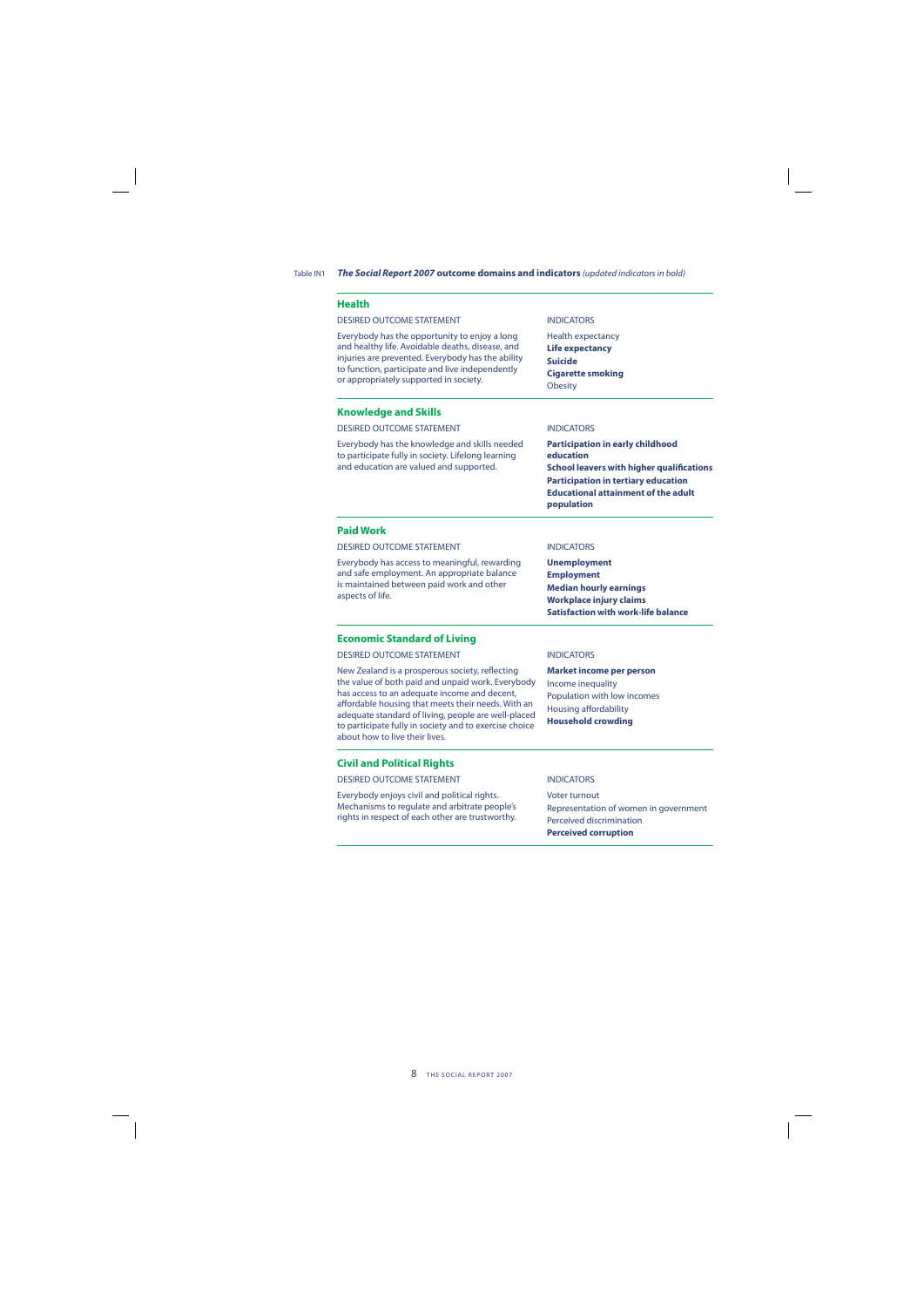#### **Cultural Identity**

#### DESIRED OUTCOME STATEMENT **INDICATORS**

New Zealanders share a strong national identity, have a sense of belonging and value cultural diversity. Everybody is able to pass their cultural traditions on to future generations. Māori culture is valued and protected.

#### **Leisure and Recreation**

DESIRED OUTCOME STATEMENT **INDICATORS** 

Everybody is satisfied with their participation in leisure and recreation activities. They have sufficient time to do what they want to do and can access an adequate range of opportunities for leisure and recreation.

#### **Physical Environment**

DESIRED OUTCOME STATEMENT INDICATORS

The natural and built environment in which people live is clean, healthy and beautiful. Everybody is able to access natural areas and public spaces.

**Air quality Drinking water quality**

**Local content programming on New Zealand television Mäori language speakers** Language retention

**Satisfaction with leisure time Participation in physical activity** Participation in cultural and arts activities

#### **Safety**

DESIRED OUTCOME STATEMENT INDICATORS

Everybody enjoys physical safety and feels secure. People are free from victimisation, abuse, violence and avoidable injury.

### **Assault mortality**

**Criminal victimisation Fear of crime Road casualties**

#### **Social Connectedness**

DESIRED OUTCOME STATEMENT INDICATORS

People enjoy constructive relationships with others in their families, whānau, communities, iwi and workplaces. Families support and nurture those in need of care. New Zealand is an inclusive society where people are able to access information and support.

Telephone and internet access in the home Regular contact with family/friends **Trust in others**

#### **Loneliness**

Contact between young people and their parents